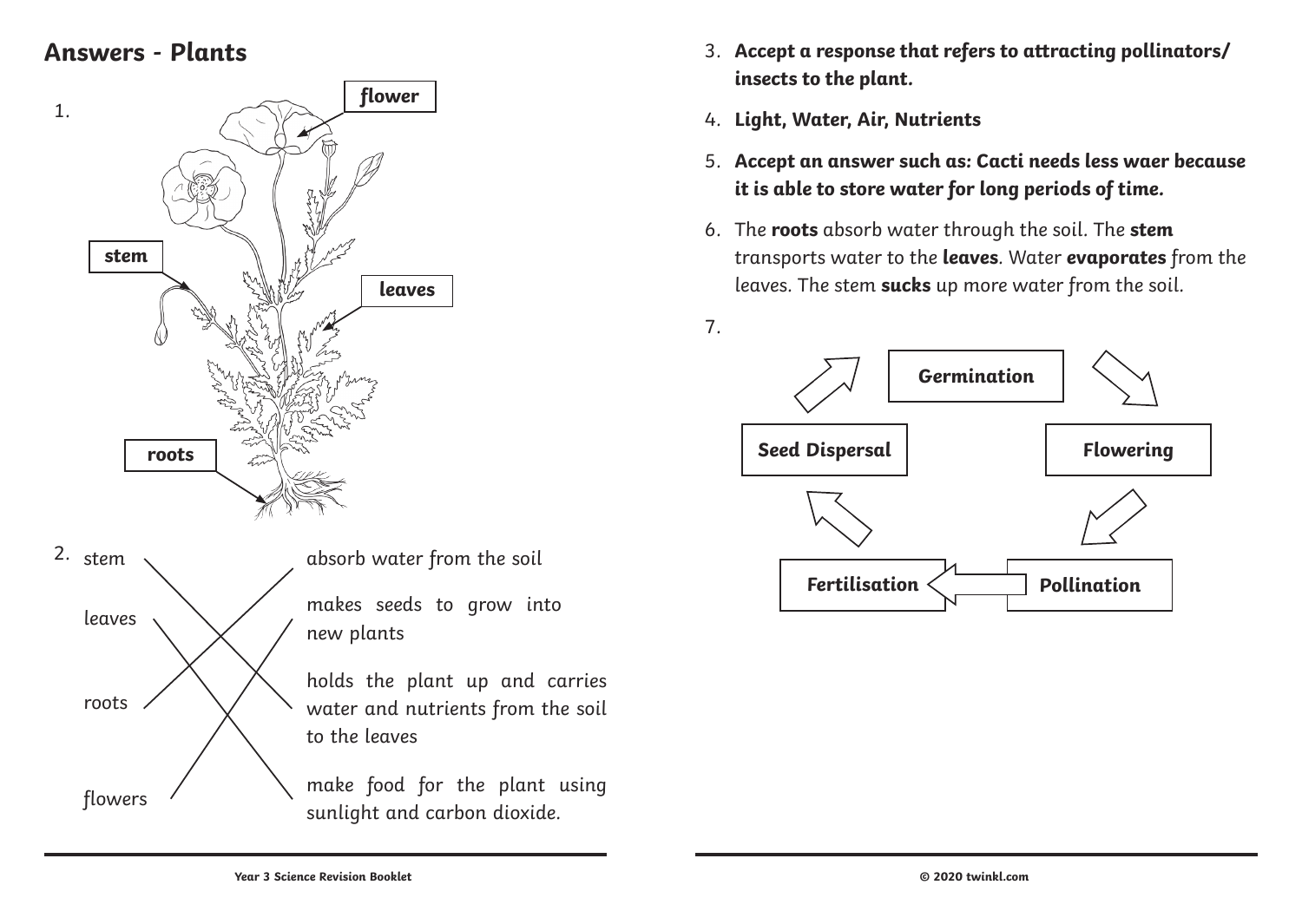

**9. Answer any two of the following with an explanation:**

**water, shaking, dropping, carrying, eating, bursting.**

**For example: Seeds can be dispersed by water as the seeds can be transported in rivers and streams from one plant to another. Seeds can also be dispersed when animals eat them, fly away and then the seed comes out in its waste.**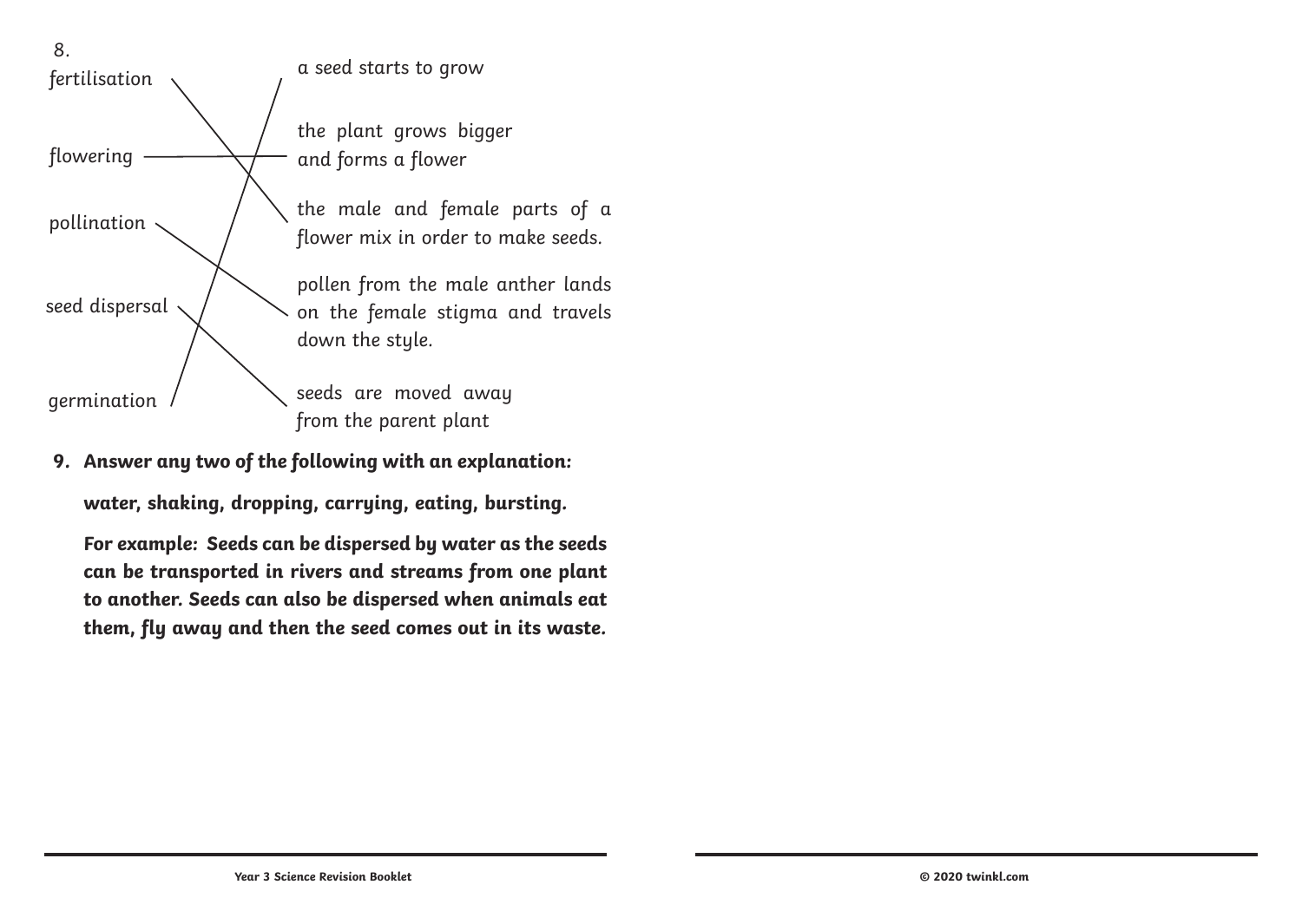### **Answers - Animals Including Humans**

1. Fill in the missing letters to work out the scientific words that are being described in each sentence.

Substances that animals and humans need to stay alive and healthy.

n**u**tr**i**e**n**ts

Fats that give you energy, vitamins and minerals. u**n**sa**t**ur**a**t**e**d

Strength to be able to move and grow.

**e**n**e**rg**y**

In a good physical and mental condition.

h**e**alt**h**y

Fats that should only be eaten in small amounts. s**a**tu**r**a**t**ed

2. Match up the key scientific word with the description of their function:



3. Write true or false next to each statement.

All fats are bad for you.

Plants can make their own food, but animals cannot. **True**

To be healthy, humans need to exercise and eat a balanced diet. **False**

Animals, including humans, just need food and air to stay alive. **False**

4. Name two important jobs that skeletons do.

**Accept two of the following:**

- **• Protect the organs inside the body**
- **• Allow the body to move**
- **• Support the body and stop it from falling to the floor.**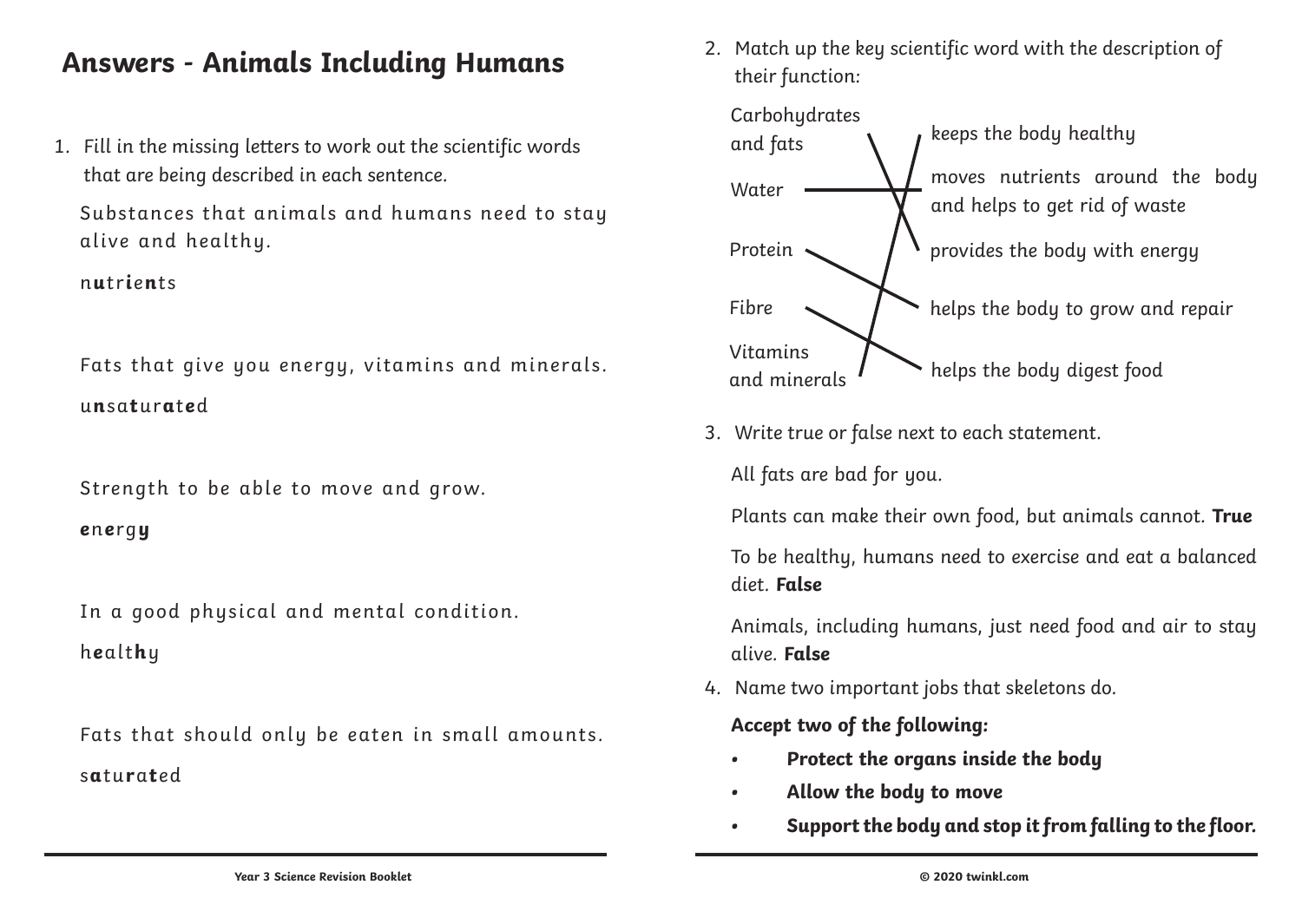5. Use the words below to complete the sentences:

**Muscles** are soft tissues in the body that contract and relax to cause movement.

Animals without backbones are called **invertebrates.**

**Tendons** are cords that join muscles to bones.

Areas where two or more bones are fitted together are called **joints.**

6. Give one example of a vertebrate and one example of an invertebrate.

Vertebrate = **accept any animal with a backbone e.g. human, horse, pig, dog, rabbit etc**

Invertebrate = **accept any invertebrate e.g. worm, fly, crawfish, spider, starfish, snail, jellyfish, squid**

7. Explain how muscles work using the words pairs, contract and relax.

**Accept an answer that includes the three words, e.g.**

**Muscles work in pairs to move the bones that they are attached to. When they contract they pull the bone up and get shorter and when they relax, they release the bone and get longer.**

8. Label the bones of the skeleton using the word bank to help you.

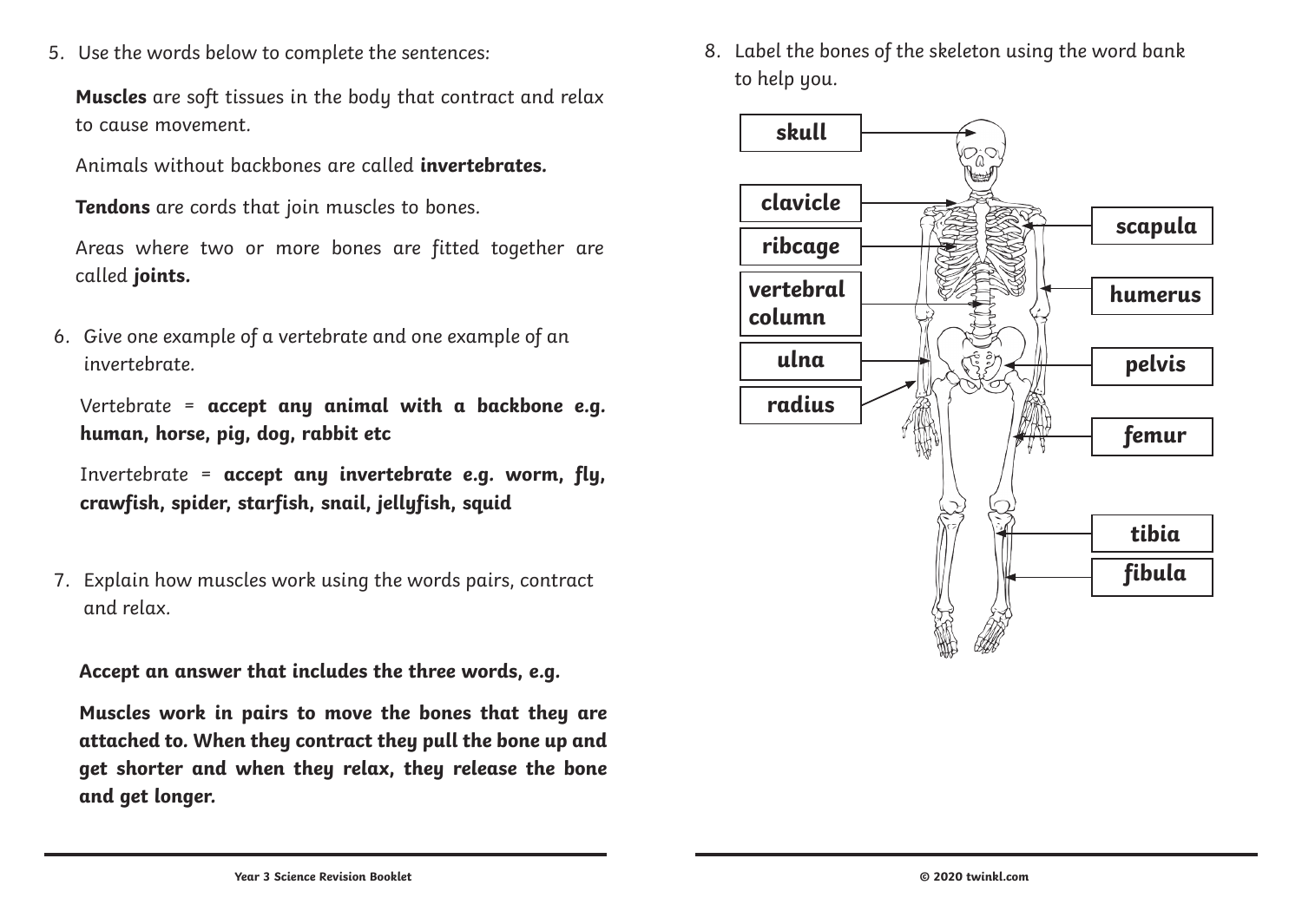# **Answers - Rocks**

1) Fill in the missing words.

Rock that has been formed from magma or lava is called **igneous rock.**

Rock that has been formed by layers of sediment being pressed down hard and sticking together is called **sedimentary rock.**

Rock that has changed over time due to extreme heat or pressure is called **metamorphic rock.**

2) Match up the property with its description:

permeable  $\sim$  able to last for a long time impermeable  $\sum$  does not allow liquids to pass through it. durable  $\left\{\right.$  allows liquids to pass through it high density **------** heavy and compact

3) Write the different rocks from the word bank into the table below.

| Igneous         | Sedimentary      | Metamorphic        |
|-----------------|------------------|--------------------|
| Granite         | Chalk            | <b>Brick</b>       |
| <b>Basalt</b>   | Limestone        | <b>Concrete</b>    |
| <b>Obsidian</b> | <b>Sandstone</b> | <b>Coade Stone</b> |

4) Explain in your own words what a fossil is.

**Example answer: A fossil is the preserved remains of a living organism such as a plant, animal or insect.**

5) Number the sentences from 1-5 to show the order of the process of fossilisation.

| Over the thousands of years, sediments enters<br>the mould to make a cast fossil.                    |
|------------------------------------------------------------------------------------------------------|
| An animal dies. It gets covered with sediments<br>which eventually become rock.                      |
| An erosion and weathering take place,<br>eventually the fossil becomes exposed.                      |
| More layers of rock cover it. Only hard parts of<br>the creature remain such as the bones and teeth. |
| Changes in sea level take place over a<br> long period.                                              |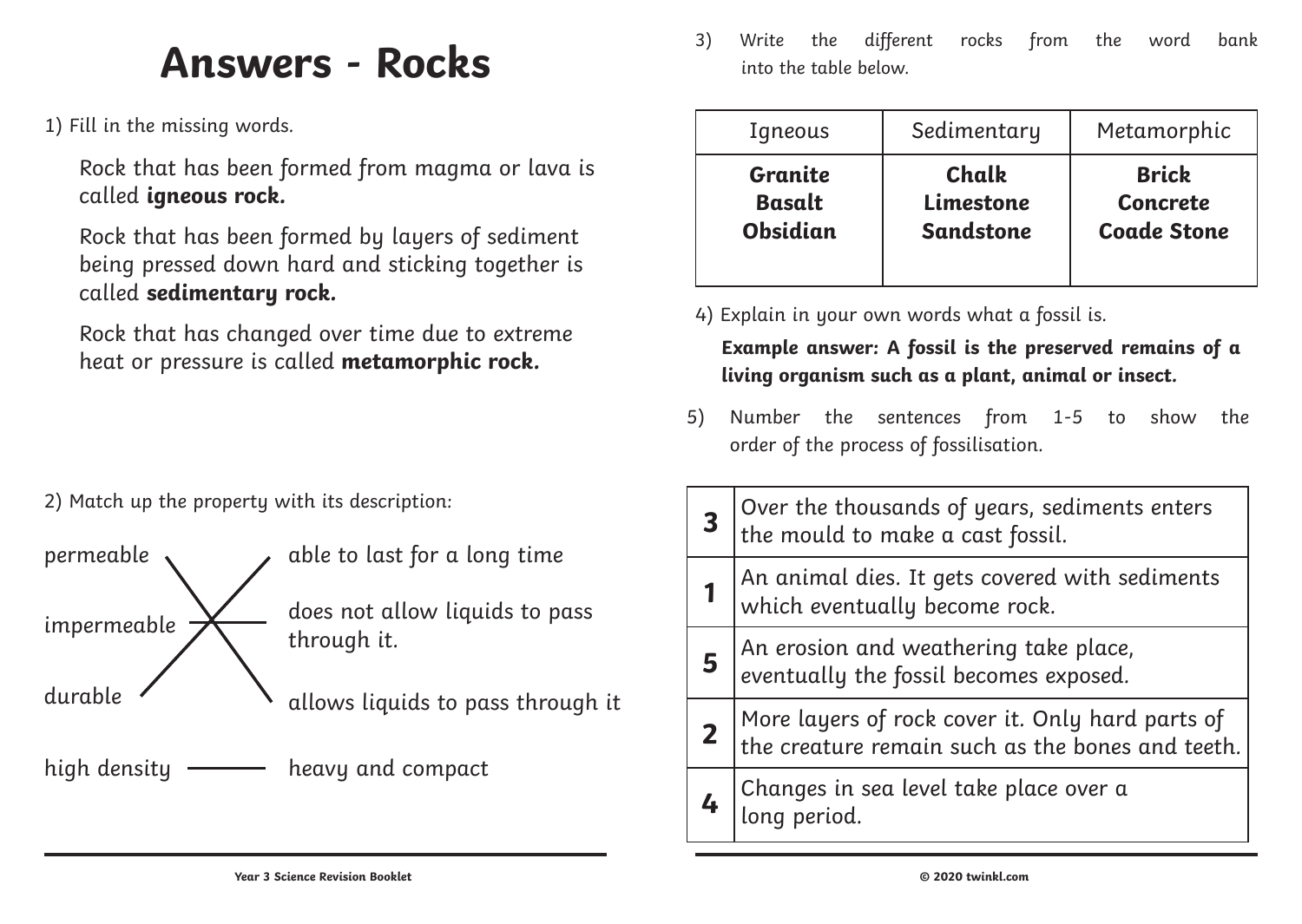6) True or false?

An archaeologist studies fossils.

#### **False**

7) Soil is made up of a mixture of things. Name two of them.

and

#### **Accept any two of the following:**

- **• minerals**
- **• air**
- **• water**
- **• organic matter**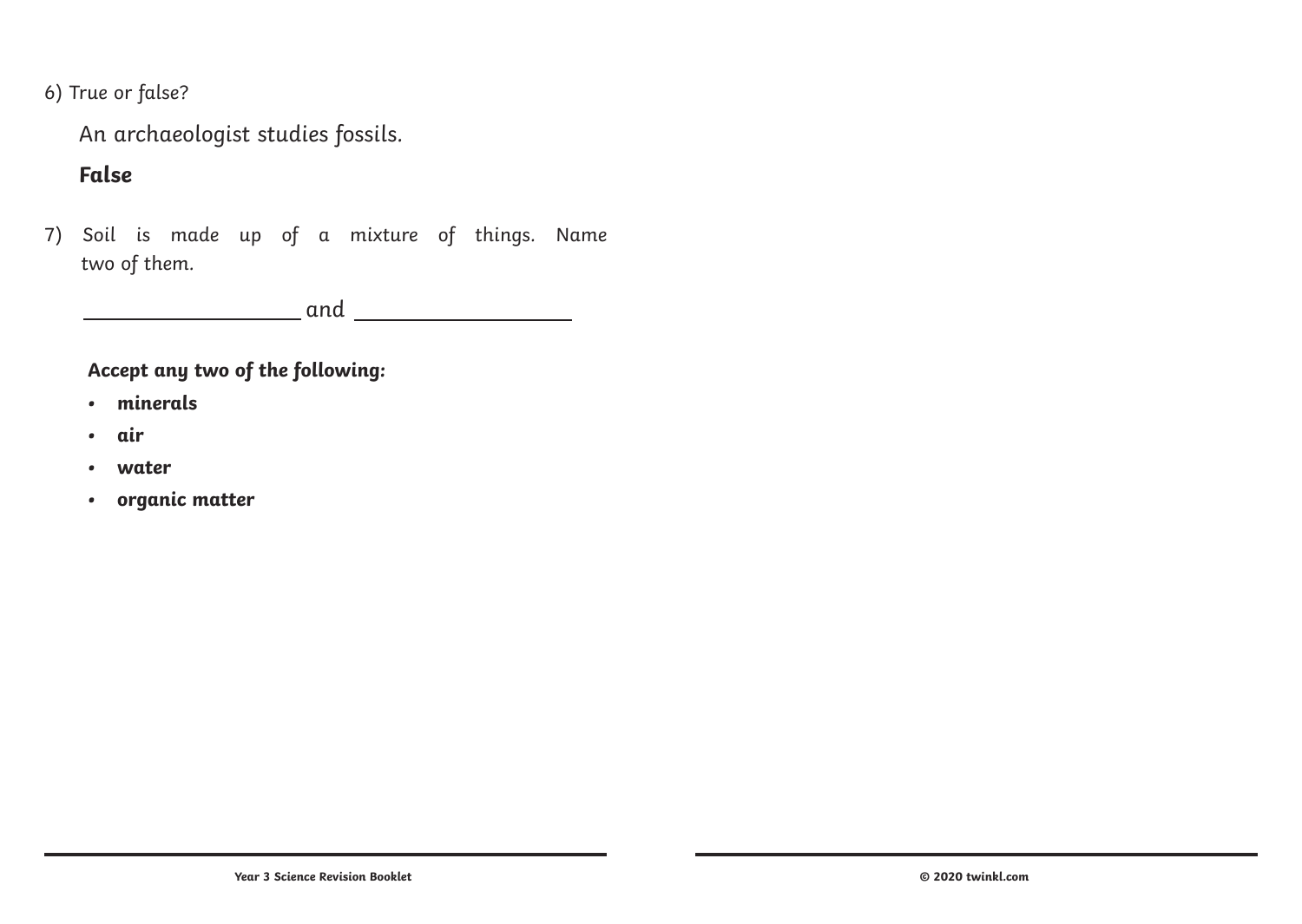## **Answers - Light**

- 1) Write true or false next to each statement. Without light, we cannot see. **True** Light travels in zigwigzag lines. **False** When light hits an object, it stops. **False** We see when reflected light hits our eyes. **True**
- 2) Draw lines to show how light reflects off these two different surfaces.



3) Explain in your own words what a fossil is.

| Objects that reflect well                                                            | Objects that do not<br>reflect well                          |
|--------------------------------------------------------------------------------------|--------------------------------------------------------------|
| <b>Examples:</b><br>glass<br>mirrors<br>ice<br>cat's eyes<br>hi-vis jackets<br>metal | <b>Examples:</b><br>fabric<br>wood<br>paper<br>skin<br>stone |

4) Name three light sources.

#### **Example answers:**

- **• the sun**
- **• a torch**
- **• a candle**

5) Fill in the missing words in the passage below:

The **pupils** control the amount of **light** that enters the eyes. If too much light enters, it can damage the **retina**. **Sunglasses** can be worn to **protect** the retina as they **block** some of the light from getting through.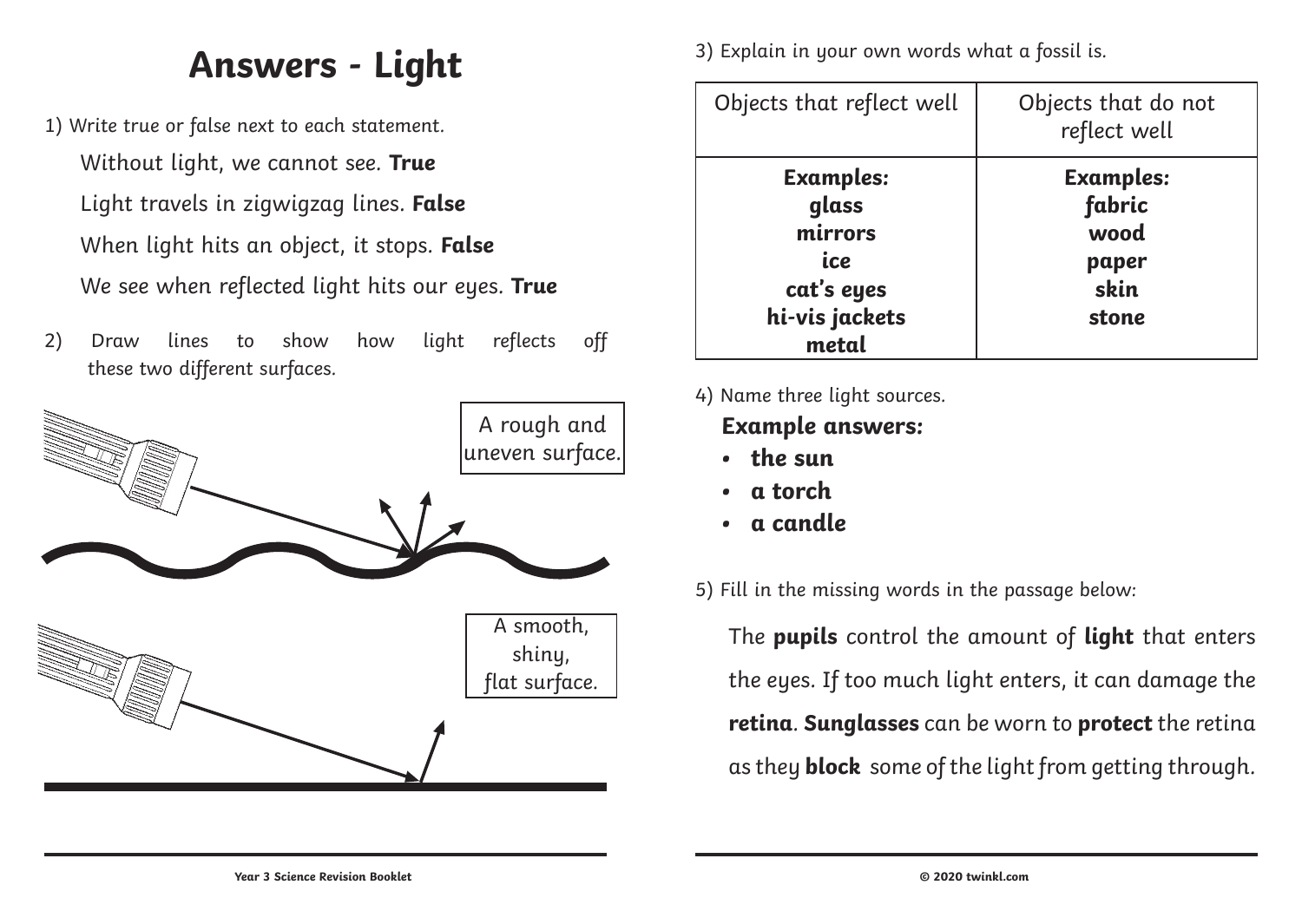6) Match the words to the correct definitions:



7) Fill in the table below with opaque, translucent and transparent objects.

| Opaque                                                                           | Translucent                                                                                   | Transparent                                                                |
|----------------------------------------------------------------------------------|-----------------------------------------------------------------------------------------------|----------------------------------------------------------------------------|
| <b>Example answers:</b><br><b>Wood</b><br>Metal<br><b>Clothes</b><br><b>Skin</b> | <b>Example answers:</b><br><b>Sunglasses</b><br><b>Frosted Windows</b><br><b>Baking paper</b> | <b>Example answers:</b><br><b>Windows</b><br>Glass<br><b>Plastic ruler</b> |

8) Say whether each statement is true or false.

A shadow is caused when light passes through a translucent object. **False**

When an object is closer to the light source, the shadow is larger. **True**

The further away an object is from the light source, the smaller the shadow. **True**

9) Shade the area where the girls shadow would be in the two pictures below:

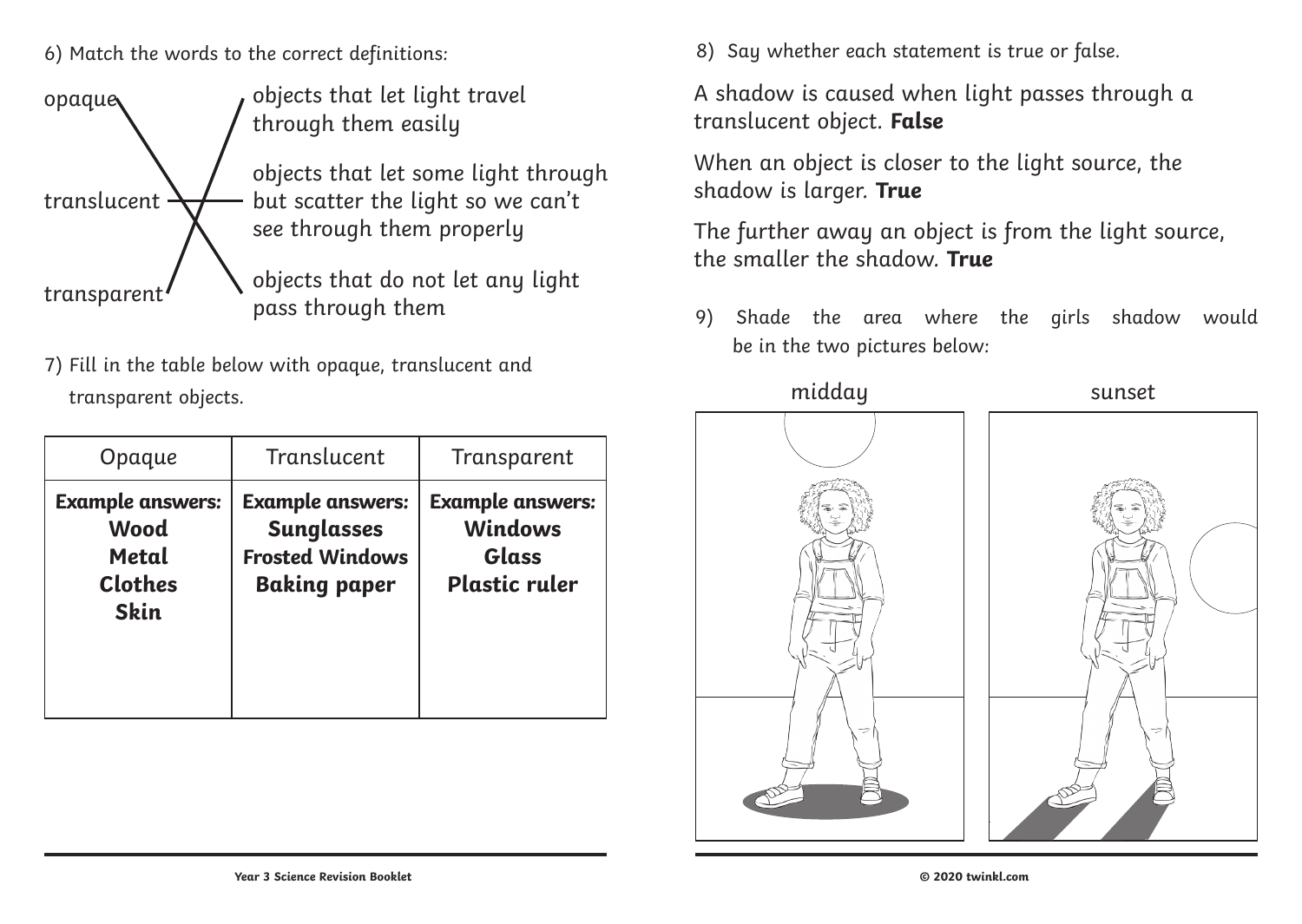## **Answers - Forces and Magnets**

1) Write true or false next to each statement.

A force is a push or pull. **True**

Friction is a force. **True**

More friction is caused when an object moves over a smooth surface. **False**

2) Draw two arrows to show the force and friction in the situation below.



3) Name two surfaces that produce more friction when an object moves over it.

and

**Example answers include:**

- **• gravel**
- **• sand**
- **• a cracked road**
- 4) Fill in the missing words in the passage below using the word bank to help you:

A magnet is an object which produces a **magnetic** force that **pulls** certain objects towards it. Objects which are **attracted** to a magnet are called magnetic. Objects which are not attracted to a magnet are called **nonmagnetic.** When a magnetic force pulls a magnetic object towards it, a magnetic **field** is made. A magnetic field is **invisible.**

5) Circle which of the following materials are magnetic: